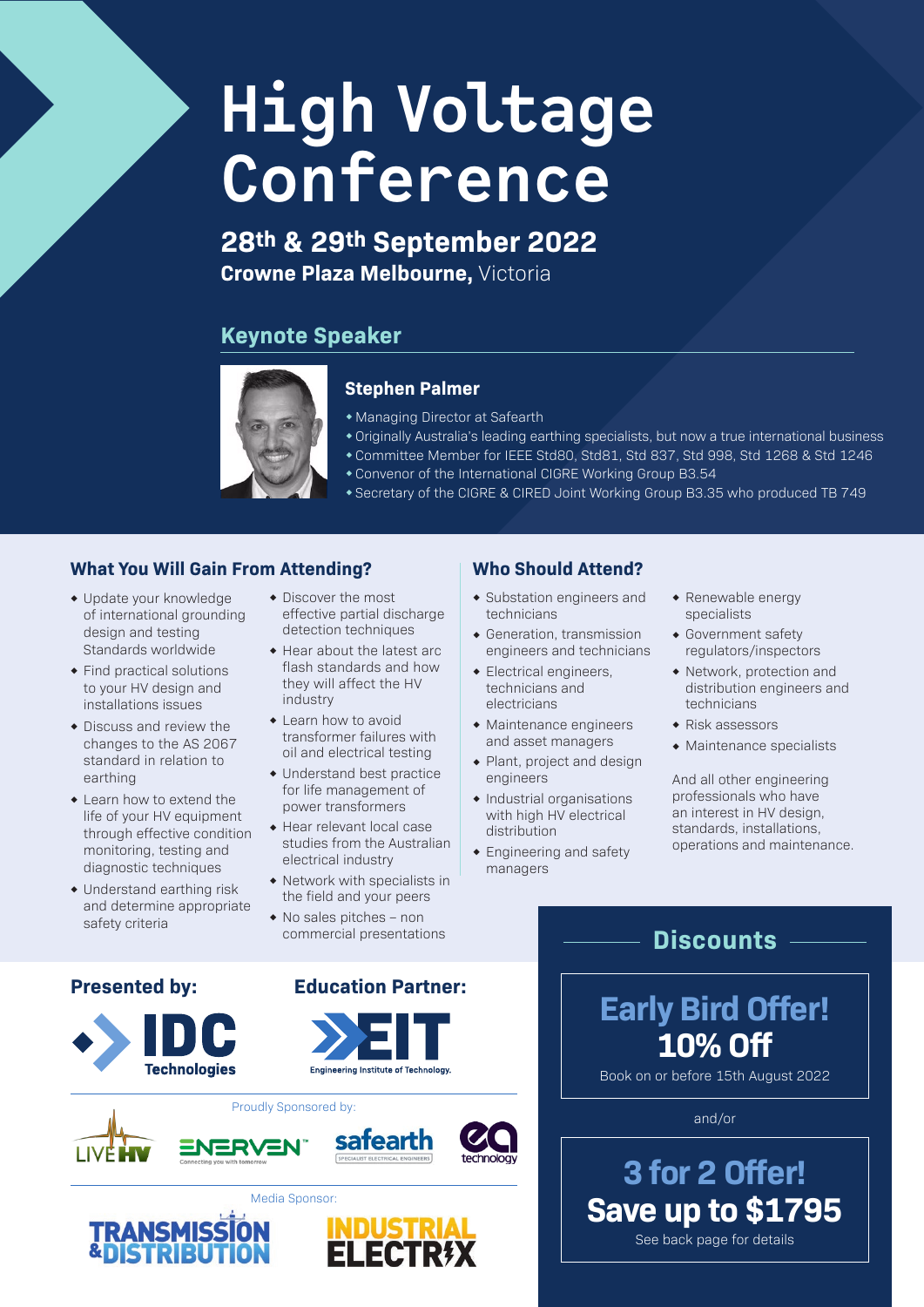## **Introduction to High Voltage**

This conference has been created for those working with high voltage systems in the mining, industrial plants, oil and gas and utilities industries. The event will focus on earthing, design, testing, installation and maintenance topics.

The high voltage installation can range from a substation, auxiliary systems, interconnecting cables/lines and naturally the user's facilities such a plant, factory, office facility and mine site. Equipment includes switchgear, transformers, converters, cables, lines, batteries, earthing systems, capacitors, reactors, buildings and structures. The conference will cover the AS 2067:2016 HV standard which provides minimum requirements for the design and installation of high voltages above 1kV (ac) so as to provide safe functioning in operation.

In addition to HV design and installation, HV maintenance is a challenging undertaking and the Australian industry needs to have the sustainability and reliability of ageing HV equipment at the forefront of their minds when planning and designing their upcoming projects. The conference will discuss problems that arise from HV equipment maintenance and how industry can overcome these issues through well planned maintenance programs, adherence to standards/regulations and forward thinking.

## Conference Program - Day One 28th September 2022

#### 8:00am – Registrations Open

#### 8:25am - Opening Address

#### **Chairperson: Andrew Maunder**

Managing Director, Safetylec Management Solutions

#### 8:30am - Session 1 KEY NOTE



#### **International Update - An update on Grounding Design and Testing Standards Directions and Changes around the World**

**Stephen Palmer –** Managing Director at Safearth Convenor of the International CIGRE Working Group B3.54

In many countries, including the Americas, asset owners and designers rely on the guidance of IEEE standards including Std 80, 81, 837, 1246 & 1268, for most aspects of substation earthing. However, there are a number of other international earthing documents with international significance. Documents such as IEC 61936 and EN 50522 are relied on extensively, but these are all heading for further change. Of significance is the growing value placed on measurement of actual performance rather than traditional reliance on estimates using complex tools and limited models. This presentation will summarise the most significant changes of recent history and the directions that are being signalled for current and future revisions. Consideration of a number of possibilities will be provided along with a discussion of the possible consequences of following or not following these international directions.

#### 9:30am - Session 2 CASE STUDY



#### **Defects identified within high voltage switchgear and cables via online Patrial Discharge testing**

**Brad Monaghan** - Head of Services, Senior Technician at EA Technology

Real life case studies from the field presented by EA Technology's Brad Monaghan. The case studies will cover a range of partial discharge defects identified within high voltage switchgear and cables. Brad will demonstrate how the defects were identified by using non-intrusive test methods via hand held test instrumentation. The range of different test techniques – both their strengths and limitations, used during testing will be discussed. Photographs from the field and real-life data including phase resolved partial discharge patterns will be displayed. Included are the likely causes of the discharging defects and how the network operator responded to the defects.

#### 10:15am – Morning Tea



#### **Maximising the Success of Predictive High Voltage Maintenance**

#### **Jackson Hill** – Director and Principal Engineer, Live HV

For several years, high voltage cable testing had been provided for a prominent mining site in NSW. Analysis of testing data had identified several potential failures and predicted a precise location of where these failures would occur.

Five years after the incipient faults were first detected the cables began to fail at the predicted locations. Although the effectiveness of the testing was proved, the resultant adverse outcome for the mining site highlighted

11:00am - Session 3 CASE STUDY

#### 11:45am - Session 4

several areas where improvement could be achieved.

#### **Arc Flash Hazards in HV Contexts**



**Ryan Hudson** - Principal, BSA Power System **Engineering** 

Developing an awareness of Arc Flash Hazard (AFH) assessment and mitigation allows for improvements in worker safety and supports industry in addressing PCBU

obligations. While local interest in assessment and management of AFH is growing, delivering certainty of compliance remains ambiguous. Using AS2067 as the starting point for understanding AFH management in HV contexts, an Australian perspective is developed, with a literature review and case studies to support observations. Results demonstrate that work needs to be done on alignment of methodologies. However, application of good engineering practices shows that the informed HV industry participant is conclusively better placed to safely manage this hazard..

#### 12:30pm – Lunch

#### 1:15pm – Session 5



#### **Transformers – Natural Ester Retro-filling, Oil Testing & Management**

**Phil Reilly** - Business Development Manager ANZ, Cargill Bioindustrial

• Reasons to retrofill - fire safety, improved asset aging profile, enhanced load capacity & environmental footprint.

- The retro fill process considerations.
- Ongoing condition assessment with annual oil analysis. Testing and interpretation of results to evaluate the condition of the liquid and solid insulation. Appropriate actions available to further investigate & manage faults.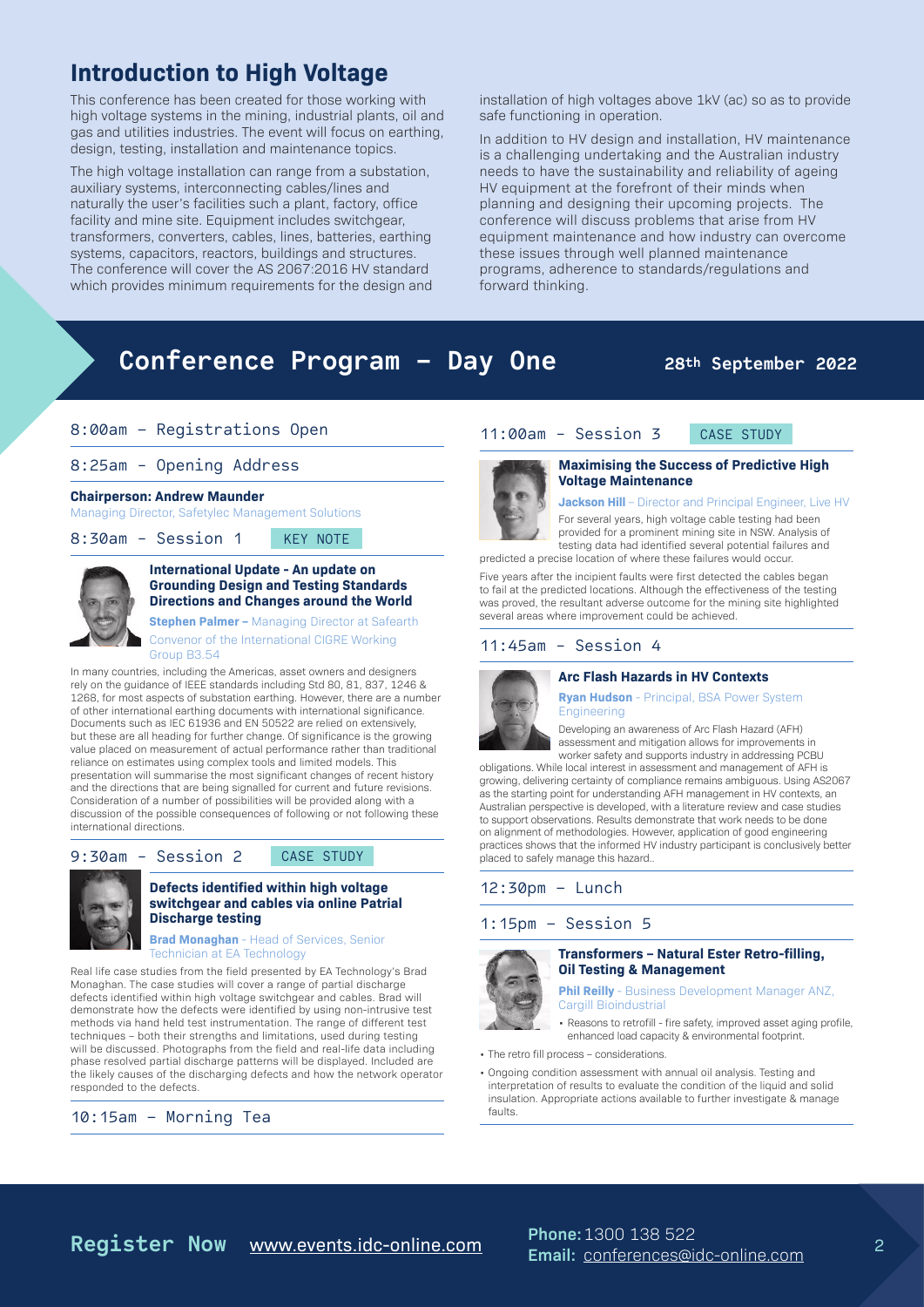#### 2:00pm – Session 6 CASE STUDY

#### **Wow, I Got To Audit a Wind Farm**



**Andrew Maunder** – Managing Director, Safetylec Management Solutions In 2017/18 I was lucky enough to be contracted to audit

the HV installation of Queensland's first ever privatelyowned wind farms at Mt Emerald Far North Queensland. As it turns out I was the first accredited auditor in Queensland to audit a privately-owned major wind farm project. The project consisted of fifty-three wind turbines, 33kv underground distribution into RMU units located at the bottom of each wind turbine and two switching yards. This presentation will talk about the challenges of auditing such a large installation including the North Queensland Monsoons, the fact the towers where built on the side of a mountain, existing energised 275kv overhead power lines and the methodology of excavating the supply cables. "You gotta listen to this" as I guarantee not too many engineers or contractors have had to undertake this method of trenching. Furthermore the project had strict environmental issues with regards to the little animal called the Northern Quoll. And with all that to contend with, the project had three different electrical contractors that weren't really coordinating or talking to each other - "Oh The Fun".

#### 2:45pm – Afternoon Tea





#### 3:15pm – Session 7

#### **Off and ON-line Acceptance Testing and Diagnostic testing of Distribution Cables**



**Karl Haubner** - Applications Engineer and High Voltage Test Application Specialist – Asia Pacific, Doble Engineering Company

> More searching Acceptance Testing and ongoing Condition Monitoring is an important strategy to improve the reliability of Medium Voltage distribution cable networks. The industry requires simple and cost-effective commissioning and diagnostic tools that accurately assess the cable insulation

condition.

The paper reviews the most commonly performed offline and online diagnostic tests to determine different defects. Using several case studies the benefit of each of these techniques is described and how the combination of the above tests can identify weaknesses to build up a comprehensive picture of the insulation condition of the cable to improve the reliability of the network. During the practical part of the presentation real time cable PD testing / mapping and UHF/RFI techniques applicable to cable terminations are demonstrated.

4:30pm – Q&A and Panel Discussion 5:00pm – Day One Closing

5:15pm – 6:15pm - Networking Drinks

## **Sponsorship Opportunities**

Representing your business at the High Voltage Melbourne Conference in 2022 will provide you the opportunity to reach key decision makers from a multitude of industries. For more information on sponsorship and exhibition opportunities please contact: **Emma Cameron** at: [conferences@idc-online.com](mailto:https://www.events.idc-online.com/upcoming-conferences/high-voltage-conference-adelaide-australia?subject=High%20Voltage%20Conference%2C%20Adelaide) or call 1300 138 522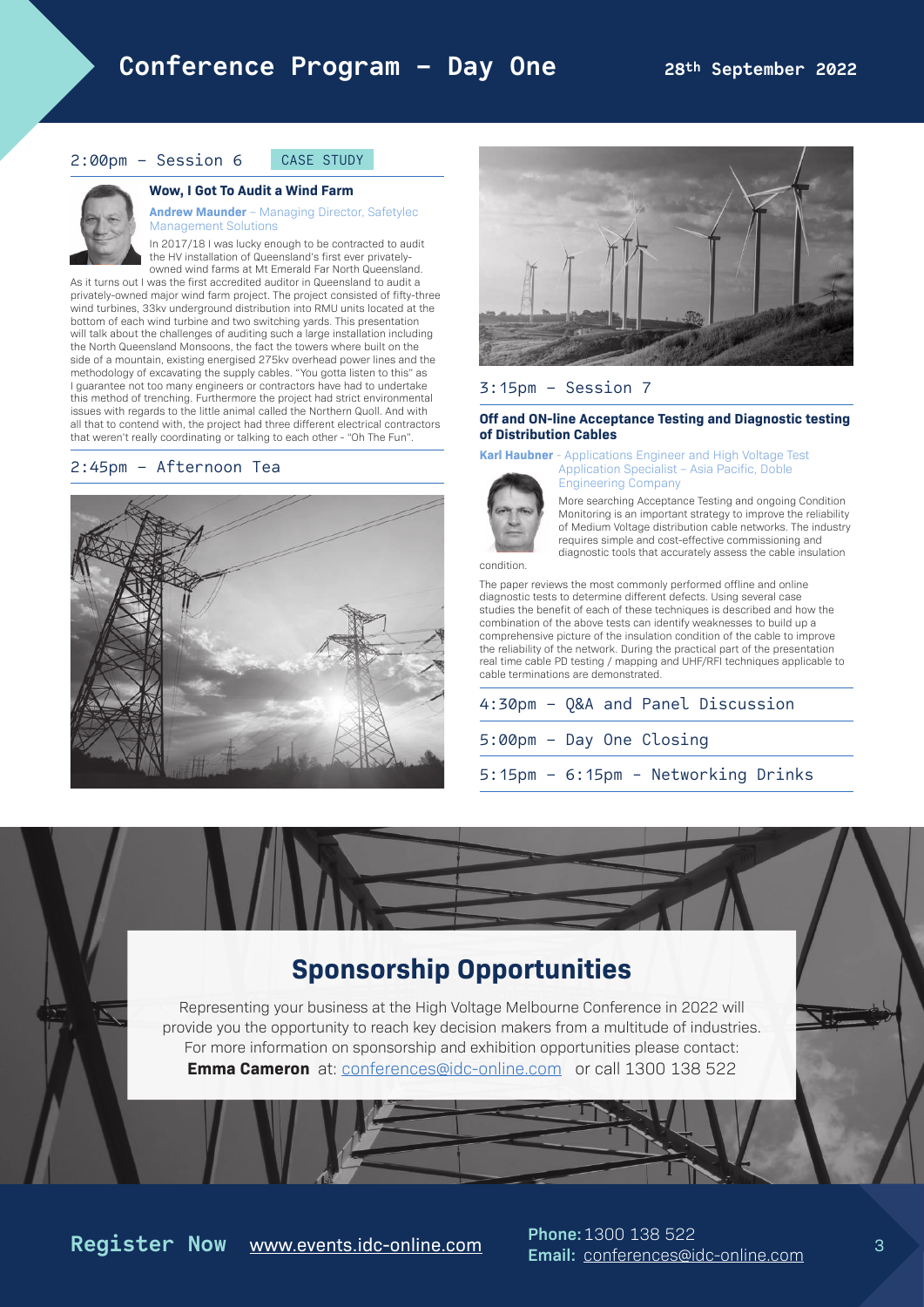#### 8:30am – Session 8 CASE STUDY



#### **Practical Case Study: Waverley Park 220kV Transmission Linet**

**Professor Akhtar Kalam** - Discipline Group Leader of Electrical Engineering, Victoria University. This presentation will present on various aspects of the

220 kilovolt (kV) transmission lines crossing the Waverley Park estate in Mulgrave, Victoria. It will evaluate the feasibility of diverting the transmission lines underground. The developer of Waverley Park estate, had originally intended to underground the transmission lines by means of a transition enclosure constructed at each end of the estate and approximately 530 metres of buried cable between the two locations. However, the builder's proposal was ultimately abandoned, and the slightly realigned transmission lines were retained above ground. Included in the formal reasons for abandoning the company's original underground proposal were visual amenity, open space and financial cost concerns. The presentation will identify an alternative, preferred undergrounding solution compared to the original proposal advanced by the builder. Although broadly the same as builder's initially proposed concept, the alternative solution is modelled on the 220 kV Brownhill Road substation located in Auckland, New Zealand. From a public amenities perspective, the Brownhill Road scenario is very similar to that existing on the Waverley Park estate, but is demonstrably superior in terms of visual amenity, open space and financial cost.

#### 9:30am - Session 9 CASE STUDY

# **Partial Discharge Testing on Rotatory Machines**

**Vikas Bhandari** – Electrical Engineer, Machinemonitor Pty Ltd

This presentation will discuss partial discharge testing as a predictive maintenance tool for stator windings in motors and generators to optimize the sustainability and reliability of ageing HV assets. Vikas will discuss his site work and data analysis experience, which includes; testing techniques on site; failure mechanisms; interpretation of partial discharge testing (PHA, PD Variables, PRPD) and his

site experiences in Western Australia. 10:15am – Morning Tea

## 11:00am - Session 10



#### **Layers of Protection Analysis (LOPA) – ElectraNet Case Study**

**Nikunj Patel** – Senior Electrical Engineer

**Ash Minhas** – Packaged Works Supervisor

This talk with discuss a Layers of Protection Analysis (LOPA) project that undertook refurbishment works at ElectraNet's sites to provide increased safety for the operation of 900+ disconnectors and Earth switches of more than 20 models ranging from new to over fifty years of service. LOPA improved the mechanical lock-off, signage, drive system reliability as well as a standardised motor supply isolator. Andrew will cover the design of the specialised & unique solution utilising 3D

& LiDAR technology that was prototyped, tested & manufactured locally. It is currently in-service across 700+ equipment across ElectraNet's Substations. The solution implemented follows similar operating principle which allows increased protection, safer operation, and maintenance.

#### 11:45am - Session 11



#### **Analysis of Earthing Grids in Multilayer Soils at High Frequencies**

**Jayson Patrick** - Technical Director, Electrotechnik

Modelling earthing system behaviour during both power frequency fault conditions and at high frequencies, especially related to lightning phenomena, is of interest to earthing system designers. The behaviour of earthing systems at varying frequencies is

quite different and this paper will present details of the algorithm developed and results in the form of a parametric analysis for multiple grids in different soil conditions for high frequencies.

#### 12:30pm - Lunch

#### 1:30pm - Session 12



**Implementing partial discharge testing & monitoring technology: Real world case studies**

**Jamie Howarth** – HVPD Australia General Manager

Operational excellence through the systematic recognition of High Voltage (HV) assets in poor condition, localising the root cause, taking remedial action and efficiently returning

them to service in order to avoid costly unplanned outages is a primary focus for many operators across Western Australia (WA). Increasingly common is the implementation of Condition Based Maintenance (CBM) regimes and more specifically, the use of the latest On-Line Partial Discharge technology, providing an early warning indicator of insulation degradation in critical HV assets. The speaker presents solutions for this technology through real world case studies in various industries across WA.

#### 2:30pm - Afternoon Tea

3:00pm - Session 13 AFTERNOON WORKSHOP



#### **Earthing obligations under AS2067 have changed: What has changed, why, and what do you need to do next**

#### **Stephen Palmer** - Managing Director at Safearth

The much-anticipated revision to AS 2067 was published in September 2016. This standard is the primary standard for HV earthing system design and earthing system management and it includes significant changes, particularly the development of more transparent and site-specific risk-based safety criteria, enabling more effective assessment and management of earthing-related risk. This workshop will review the key understanding, principles and issues foundational to earthing, present the AS 2067 requirements and recommendations, explain the reasoning behind the changes, and provide guidance on how asset owners, designers, testers and inspectors should seek to maximise their compliance and derived benefits. It will also examine how these changes are being seen internationally and what may come with future changes to IEC 61936 and AS 2067. This half day workshop will include explanation of case studies and the opportunity to present and discuss attendees' own cases.

#### **About the Workshop Presenter**

**Stephen Palmer** is Managing Director of Safearth. He is an internationally recognised earthing specialist, with expertise in all areas related to earthing, including design, testing and investigation in sectors including power generation and delivery, heavy industry, mining and rail. For over 20 years Stephen has investigated and managed the risks associated with earthing, lightning protection and interference. As the leader of an international team of 40 consultants & researchers, his experience extends well beyond the technical aspects of the field. He has been a contributing member on the committees responsible for Australian documents including EG-0, AS/NZS 3007 and AS 2067. He is a committee member for IEEE Std80, Std81, Std 837, Std 998, Std 1268 & Std 1246. He is the Convenor of the international CIGRE Working Group B3.54 on earthing system testing and was the secretary of the CIGRE & CIRED Joint Working Group B3.35, which published TB 749 on substation earthing design optimisation including quantified risk analysis. Stephen has delivered formal earthing training for more than a decade and has presented at numerous Australian and international conferences including for the NSW Government, Energy Networks Association (ENA), Engineers Australia, CIGRE, CIRED and the IEEE.

#### 4:30pm - Closing

## **Register Now** [www.events.idc-online.com](https://www.events.idc-online.com/upcoming-conferences/high-voltage-conference-adelaide-australia) **Phone:**1300 138 522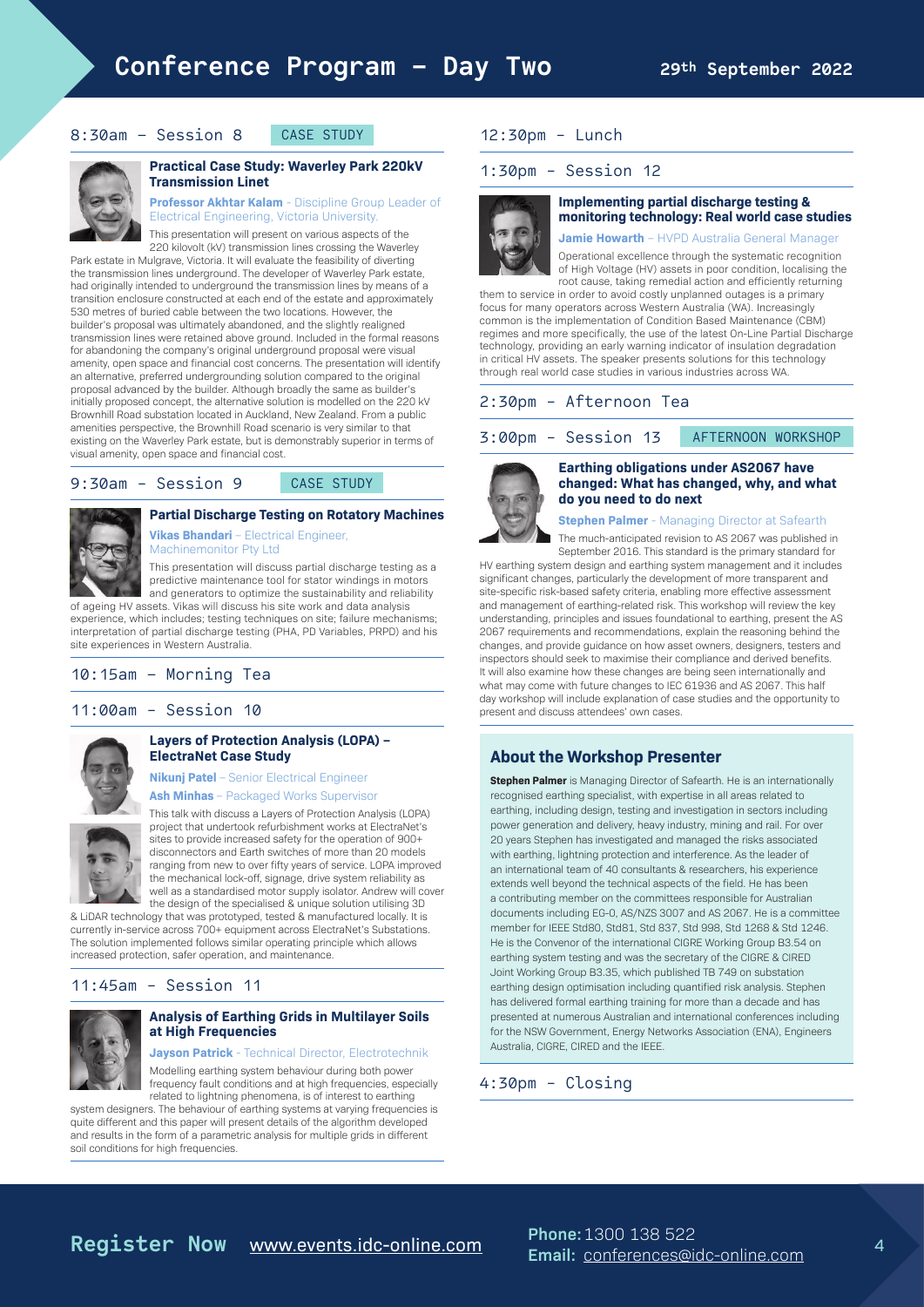

#### **Stephen Palmer**

Stephen Palmer is Director of Safearth, Australia's leading earthing specialists. Stephen has expertise in all areas related to earthing, including design, audit and test in sectors including power generation and delivery, heavy industry, mining and rail. For

over 20 years Stephen has investigated and managed the risks associated with earthing, lightning protection and interference. As the leader of an international team of 40 consultants & researchers, his experience extends well beyond his personal practice. He has been a contributing member on the committees responsible for Australian documents including EG-0, AS/NZS 3007 and AS 2067. He is a committee member for IEEE Std80, Std81 and Std998. He is Convenor of the International CIGRE

Working Group B3.54 on earthing system testing and was the secretary of the CIGRE & CIRED Joint Working Group B3.35, which has published TB 749 on substation earthing design optimisation including quantified risk. Stephen has delivered formal earthing training for more than a decade and has presented at numerous Australian and international conferences including for the NSW Government, Energy Networks Association (ENA), Engineers Australia, CIRED, CIGRE and the IEEE.



## **General Information**

#### **Confirmation Details**

A confirmation email and invoice will be sent to delegates within 3 days of receiving the registration.

#### **Cancellation Policy**

A 20% cancellation fee will apply for cancellations received 7–14 days prior to the start date of the conference. Cancellations received less than 7 days prior to the start date of the conference are not refundable, however substitutes are welcome.

#### **Venue**

#### **Crowne Plaza Melbourne**

1-5 Spencer Street, Melbourne VIC 3008 Phone: (03) 9648 2777

#### **Accommodation**

The conference venue has accommodation available. Please book through their reservations team on (03) 9648 2777.

#### **Food and Beverages**

All lunches, morning and afternoon refreshments are included in your delegate registration.

#### **Unable to Attend**

If you are unable to attend the full conference program, contact us for details to attend individual sessions or to purchase the Conference Resource Kit.